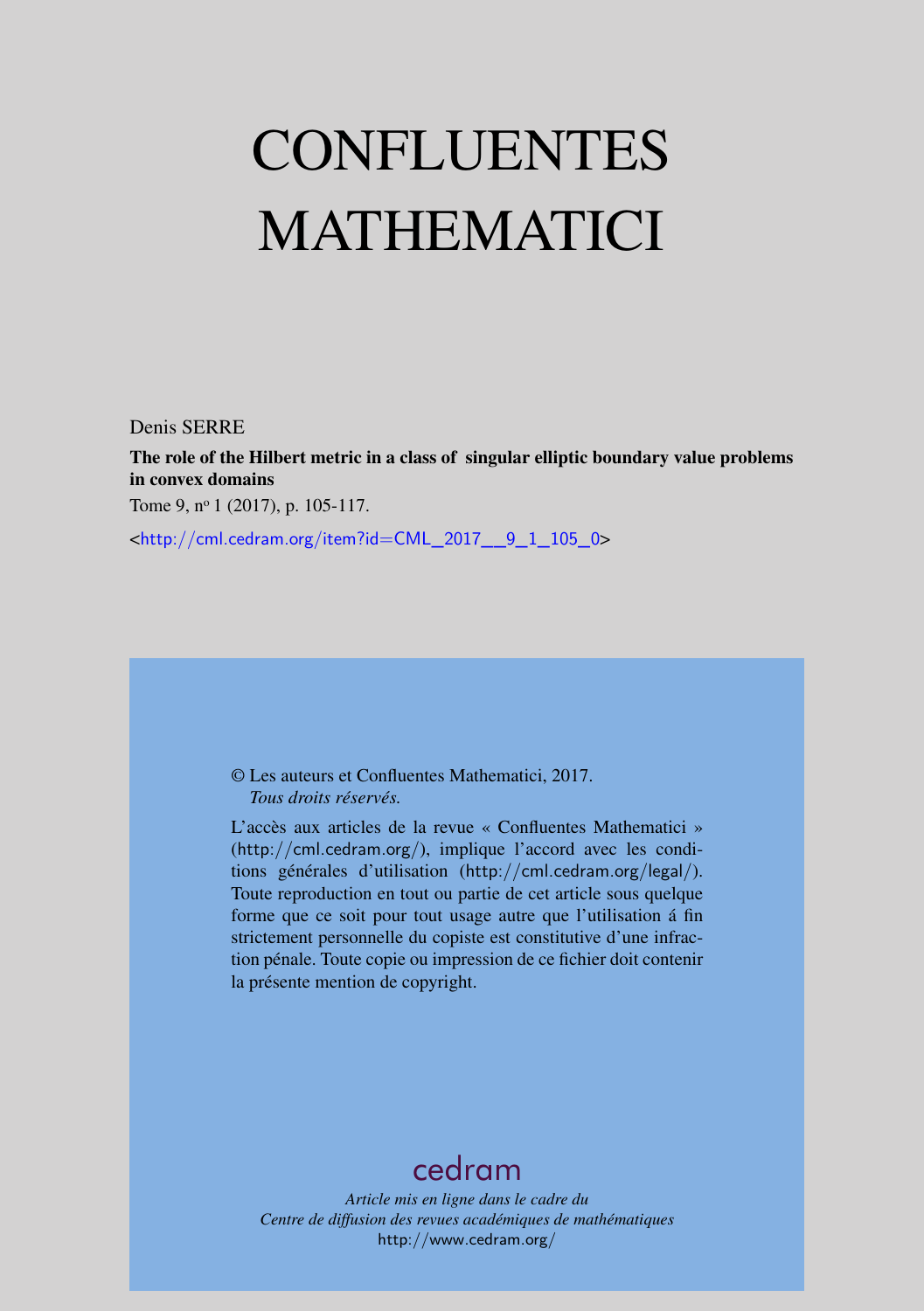### **THE ROLE OF THE HILBERT METRIC IN A CLASS OF SINGULAR ELLIPTIC BOUNDARY VALUE PROBLEMS IN CONVEX DOMAINS**

#### DENIS SERRE

Abstract. In a recent paper [\[7\]](#page-13-0), we were led to consider a distance over a bounded open convex domain. It turns out to be the so-called Thompson metric, which is equivalent to the Hilbert metric. It plays a key role in the analysis of existence and uniqueness of solutions to a class of elliptic boundary-value problems that are singular at the boundary.

#### **INTRODUCTION**

Let  $\Omega$  be a connected open set in  $\mathbb{R}^n$ . If  $p \in \mathbb{R}^n$ , we denote  $|p|$  its usual Euclidian norm. The class of boundary value problems that we are interested in is

<span id="page-1-0"></span>
$$
\operatorname{div}(a(|\nabla w|)\nabla w) + \frac{F(|\nabla w|)}{w} = 0 \quad \text{in } \Omega,
$$
\n(0.1)

$$
w > 0 \quad \text{in } \Omega,\tag{0.2}
$$

$$
w = 0 \quad \text{on } \partial \Omega. \tag{0.3}
$$

Hereabove, *a* is a smooth numerical even function, which satisfies the requirements for ellipticity:

<span id="page-1-1"></span>
$$
a(r) > 0,
$$
  $a(r) + ra'(r) > 0,$   $\forall r \ge 0.$  (0.4)

We warn the reader that we do not assume a priori a uniform ellipticity; it may happen that the ratio *a*(*r*)

$$
\frac{a(r)}{a(r) + ra'(r)}
$$

tends either to 0 or to  $+\infty$  as  $r \to +\infty$ . For instance, we allow the principal part to be the minimal surface operator, where  $a(r) = (1 + r^2)^{-1/2}$ , for which

$$
\frac{a(r)}{a(r) + ra'(r)} = 1 + r^2 \to +\infty.
$$

We suppose that *F* is a smooth, non-negative function, and that

<span id="page-1-2"></span>
$$
F(0) > 0. \tag{0.5}
$$

The lower order term in [\(0.1\)](#page-1-0) therefore becomes singular at the boundary, where *w* vanishes.

**Notations.** In the sequel, we denote  $b(r) = ra(r)$ , so that  $a + ra' = b'$ . We define a strictly increasing function

$$
G(r) = \int_0^r \frac{s b'(s)}{F(s)} ds.
$$

The inverse  $G^{-1}$  will be denoted  $H$ .

Math. classification: 35J75, 52A99.

Keywords: Elliptic PDEs, convex domain, Hilbert metric, singular BVP.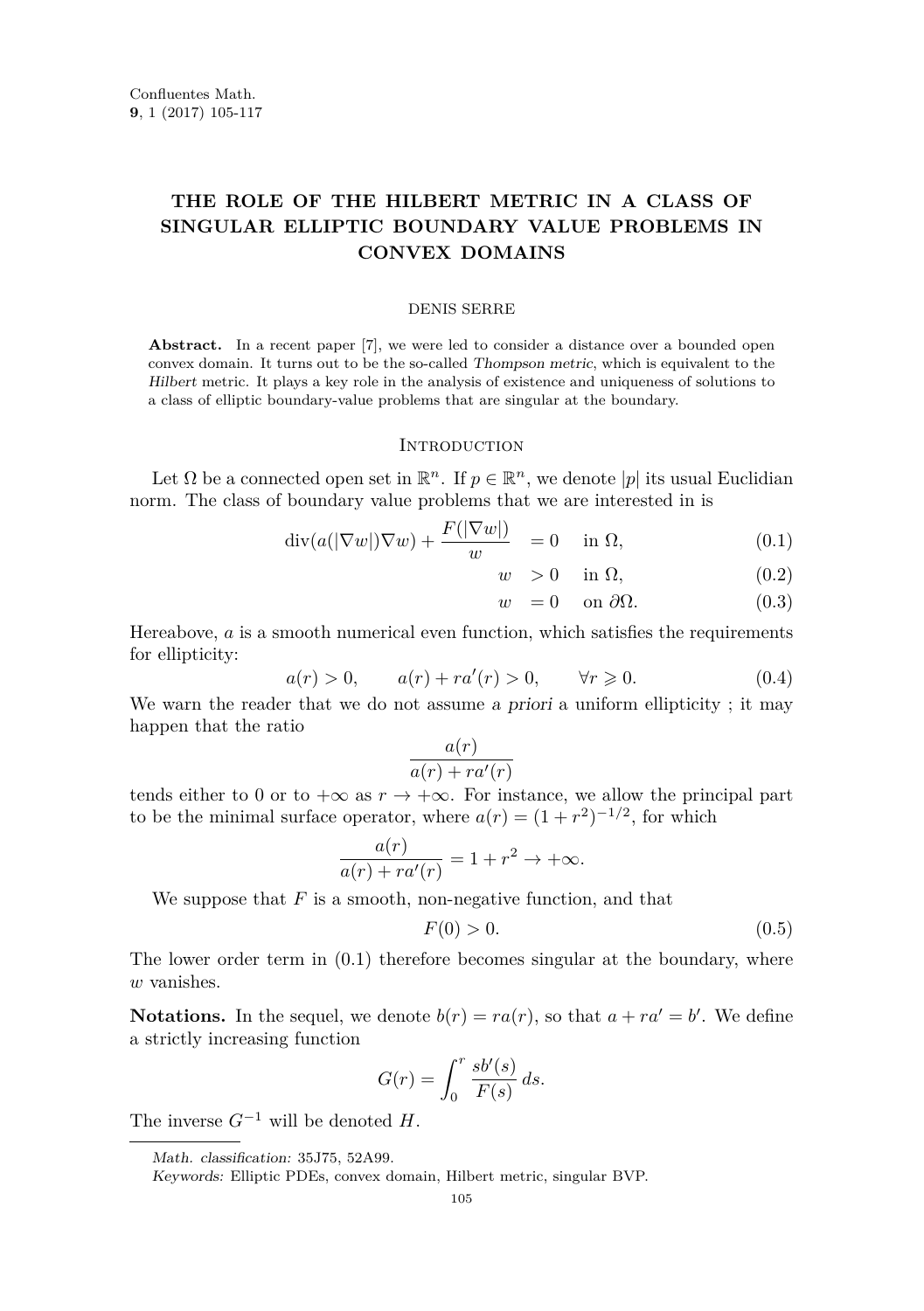**Data.** At first glance, it may look strange that neither the equation, nor the boundary contain some explicit data ; both are "homogeneous". Our data is nothing but the domain itself. The assumption about  $\Omega$  meets that in other works on nonuniformly elliptic BVPs: it is a *bounded convex* domain in  $\mathbb{R}^n$ .

**Motivations.** We came to this class of problems through the analysis of the twodimensional Riemann problem for the Euler system of a compressible flow, when the gas obeys the so-called Chaplygin equation of state. This problem can be recast as

<span id="page-2-0"></span>
$$
\operatorname{div} \frac{\nabla w}{\sqrt{1+|\nabla w|^2}} + \frac{2}{w\sqrt{1+|\nabla w|^2}} = 0, \tag{0.6}
$$

*,*

which is [\(0.1\)](#page-1-0) with

$$
n = 2,
$$
  $a(r) = \frac{1}{\sqrt{1 + r^2}},$   $F = 2a.$ 

We first proved the existence and uniqueness (see [\[6\]](#page-13-1)) for this problem whenever  $\Omega$  is uniformly convex, in the sense that the curvature is bounded away from zero along the boundary. Later on, we removed the uniform assumption and proved the existence for every convex bounded planar domain [\[7\]](#page-13-0). This improvement involves an interior Lipschitz estimate of log *w* in terms of a special metric over  $\Omega$ , for which the boundary is a horizon. We shall show below that this distance is nothing but the Hilbert metric  $d_H$ , giving meanwhile a new and rather simple proof of the triangle inequality.

It turns out that the very same BVP also governs those graphs  $x_3 = w(x_1, x_2)$ that are complete minimal surfaces in the 3-dimensional hyperbolic space  $\mathbb{H}_3$ , the upper half-space in  $\mathbb{R}^3$ , equipped with the metric

$$
ds^2 = \frac{dx_1^2 + dx_2^2 + dx_3^2}{x_3^2}
$$

of constant negative curvature. The existence of such minimal surfaces was studied by Anderson [\[1\]](#page-13-2) in the parametric and the non-parametric cases, the latter involving the graph of *w*. The non-parametric part of Anderson's paper is however incomplete, in that the author contents himself to establish  $L^{\infty}$ -bounds (by below and above) and claims that it automatically implies regularity estimates in the interior. This claim is not true because the principal part of the PDE, the operator for minimal surfaces, is not a priori uniformly elliptic. Uniform ellipticity requires the knowledge of a prior Lipschitz estimate, which can not be overlooked. The same flaw occurs in Lin's paper [\[4\]](#page-13-3).

We point out that in both of these motivations, the convexity of  $\Omega$  is a necessary condition for existence (and therefore a necessary and sufficient one). In the Chaplygin Riemann problem, this convexity is guaranted by the analysis of the propagation of shock waves. If  $\Omega$  is not convex, a complete minimal surface in  $\mathbb{H}_3$ , asymptotic to  $\partial\Omega$ , exists<sup>1</sup> as a current [\[1\]](#page-13-2), but it is not a graph over  $\Omega$ .

<sup>&</sup>lt;sup>1</sup>This is the parametric part, by far the main one, of Anderson's paper, on which we have no doubt at all.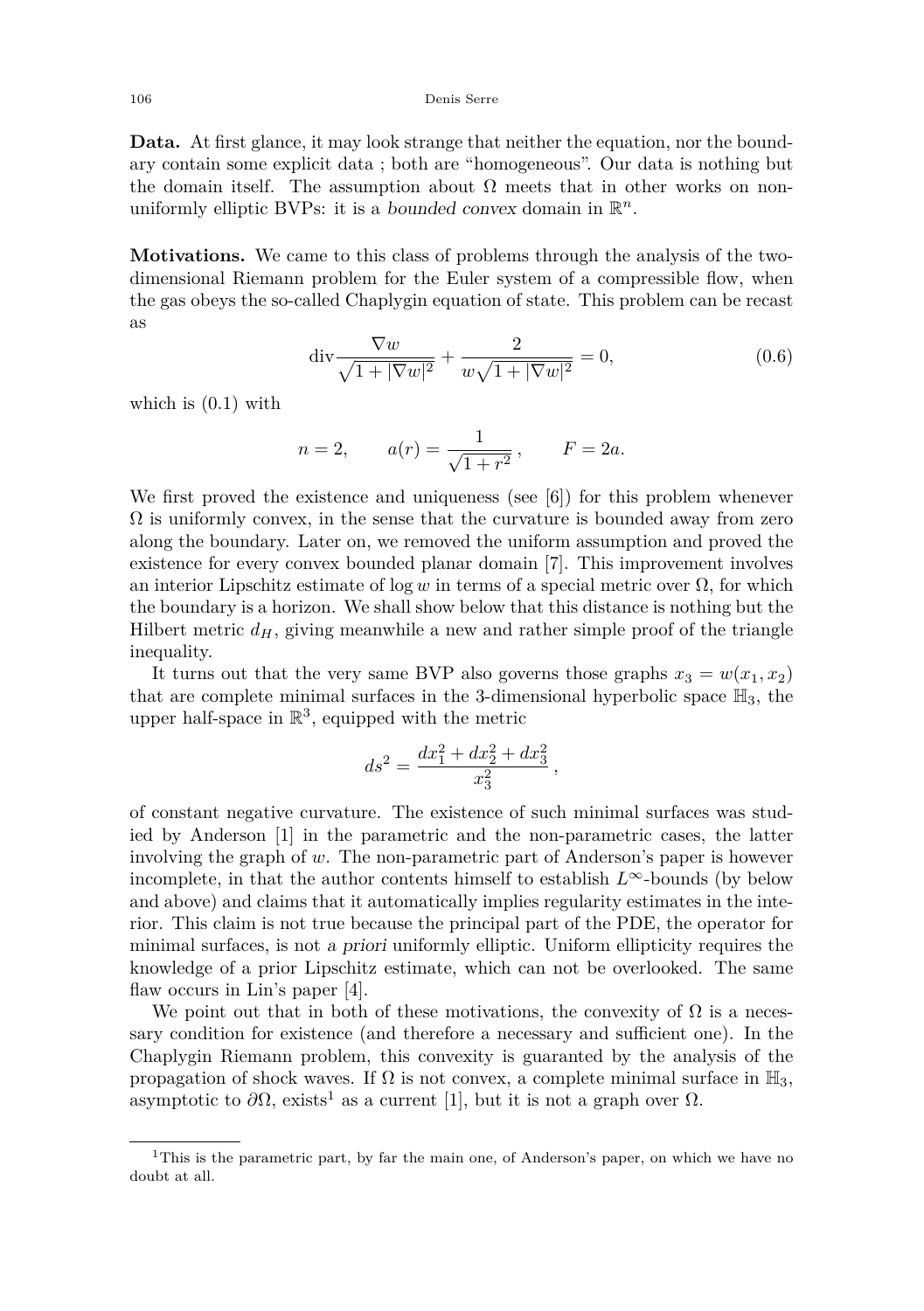**Content of this paper.** We start by showing in Section [1](#page-3-0) the equality between our (not so) new distance and the Hilbert metric in  $\Omega$ .

Then we turn towards the class of BVPs  $(0.1, 0.2, 0.3)$  $(0.1, 0.2, 0.3)$  $(0.1, 0.2, 0.3)$  $(0.1, 0.2, 0.3)$  $(0.1, 0.2, 0.3)$ . We show that essentially the same strategy as the one designed in [\[7\]](#page-13-0) works out under the rather mild assumption that

<span id="page-3-1"></span>
$$
\int^{+\infty} e^{-G(s)} \frac{b'(s)}{F(s)} ds < \infty.
$$
 (0.7)

Our main result is therefore

<span id="page-3-3"></span>THEOREM  $0.1.$  — Let  $a, F$  be even smooth functions, satisfying  $(0.4, 0.5, 0.7)$  $(0.4, 0.5, 0.7)$  $(0.4, 0.5, 0.7)$  $(0.4, 0.5, 0.7)$  $(0.4, 0.5, 0.7)$ . Then, for every bounded convex domain  $\Omega \subset \mathbb{R}^d$ , there exists one and only one function

$$
w\in\mathcal{C}(\overline{\Omega})\cap\mathcal{C}^{\infty}(\Omega)
$$

solving the BVP [\(0.1,0.2,0.3\)](#page-1-0).

In addition,  $log w$  is Lipschitz, with constant 1, with respect to the Hilbert metric  $d_H$ .

Of course, if *a* or *F* has only finite regularity, then *w* has only finite regularity.

#### 1. A distance over a bounded convex domain

<span id="page-3-0"></span>Let  $\Omega$  be a non-void, bounded convex open domain in  $\mathbb{R}^n$ . Given two points  $p, q \in \Omega$ ,  $\Omega - p$  contains a ball centered at the origin and is therefore absorbing. Thus there exists some  $\lambda > 0$  such that  $\Omega - q \subset \lambda(\Omega - p)$ . If  $\mu > \lambda$ , then also  $\Omega - q \subset \mu(\Omega - p)$ , by convexity. Likewise, the infimum  $m(p, q)$  of all such numbers satisfies the same inclusion, by continuity. Hence the set of these numbers is of the form  $[m(p, q), +\infty)$ . Considering the volumes, we have

$$
|\Omega|=|\Omega-q|\leqslant m(p,q)^n|\Omega-p|=m(p,q)^n|\Omega|,
$$

which implies

<span id="page-3-2"></span>
$$
m(p,q) \geqslant 1. \tag{1.1}
$$

The equality in [\(1.1\)](#page-3-2) stands only if

$$
\Omega - q = \Omega - p,
$$

that is if  $p = q$ .

If  $r \in \Omega$  is a third point, then

$$
\Omega - r \subset m(q, r)(\Omega - q) \subset m(q, r)m(p, q)(\Omega - p)
$$

and therefore

$$
m(p,r) \leqslant m(q,r)m(p,q).
$$

All this shows that the logarithm of *m* is a non-negative function over  $\Omega \times \Omega$ , which vanishes only along the diagonal and satisfies the triangle inequality. In other words, the function

 $d_{\Omega}(p,q) = \log m(p,q) + \log m(q,p)$ 

is a distance over  $\Omega$ . In our paper [\[7\]](#page-13-0), we used the equivalent metric

$$
d'_{\Omega}(p,q) = \max\{\log m(p,q), \log m(q,p)\}.
$$

We prove here that  $d_{\Omega}$  is nothing but the Hilbert distance  $d_H$  over  $\Omega$  (see [\[3\]](#page-13-4)). Let us recall the definition of the latter. If  $p, q \in \Omega$ , let  $r, s$  be the intersection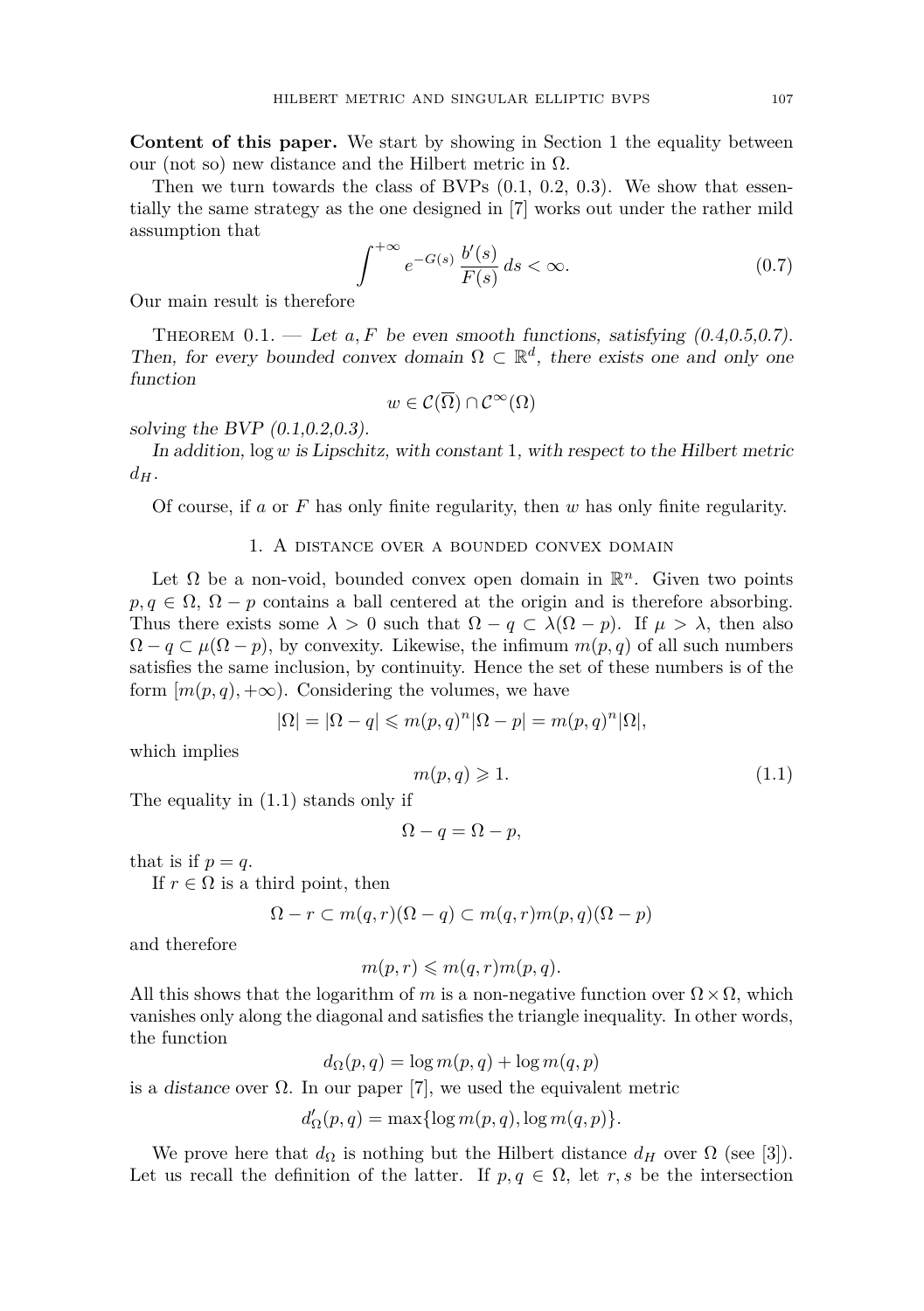points of the line *L* passing through *p* and *q*, with the boundary  $\partial\Omega$ ; we label the points so that  $r, p, q, s$  are in this order along *L*. Then  $d<sub>H</sub>$  is the logarithm of a cross-ratio :

$$
d_H(p,q) = \log \frac{\overline{rq} \cdot \overline{ps}}{\overline{rp} \cdot \overline{qs}}.
$$

Our first result therefore reads

PROPOSITION 1.1. — For every non-void, bounded convex open domain  $\Omega \subset$  $\mathbb{R}^n$ , one has

<span id="page-4-0"></span>
$$
d_{\Omega} \equiv d_H. \tag{1.2}
$$

The equality [\(1.2\)](#page-4-0) follows immediately from the

<span id="page-4-2"></span>LEMMA  $1.2.$  — With the notation above, there holds

<span id="page-4-1"></span>
$$
m(p,q) = \frac{\overline{rq}}{\overline{rp}}.
$$
\n(1.3)

Proof. — Let  $u \in \mathbb{R}$  be the barycentric coordinate of r on the line L, that is  $r = up + (1 - u)q$ . Because *r* is exterior to  $(p, q)$ , on the same side as *p*, we have *u* > 1. Let us define  $θ = \frac{1}{u} ∈ (0,1)$ . Because *r* is a boundary point of Ω, and Ω is convex open, we have  $(1 - \theta)\Omega + \theta r \subset \Omega$ . This is equivalent to writing

$$
\Omega - q \subset \frac{u}{u-1}(\Omega - p),
$$

which is the inequality  $\leq$  in [\(1.3\)](#page-4-1).

Conversely, suppose that  $\Omega - q \subset \lambda(\Omega - p)$ . Then we have  $\overline{\Omega} - q \subset \lambda(\overline{\Omega} - p)$  and therefore  $r - q \in \lambda(\overline{\Omega} - p)$ . This amounts to writing

$$
\left(1+\frac{u}{\lambda}\right)p-\frac{u}{\lambda}q\in\overline{\Omega},
$$

but this is equivalent to

$$
v \leqslant 1 + \frac{u}{\lambda} \leqslant u,
$$

where *v* is likewise the barycentric coordinate of *s*. The second inequality gives  $\lambda \geqslant \frac{u}{u-1}$ . This implies the inequality  $\geqslant$  in [\(1.3\)](#page-4-1).

Remarks 1.3. — This characterization of the Hilbert metric is related to the construction of the Hilbert projective metric over the cone

$$
C = \{(t, tx) | t > 0 \text{ and } x \in \Omega\},\
$$

see [\[8\]](#page-13-5). The proof above provides a much simpler proof of the triangle inequality than the original one. For the classical proof, which involves projective geometry, see the introductory article in Image des Mathématiques [\[5\]](#page-13-6). Lemma [1.2](#page-4-2) also implies that  $d'_{\Omega}$  is identical to the Thompson metric in  $\Omega$ .

#### 2. The strategy for existence and uniqueness to the BVP

Our first observation is that the PDE  $(0.1)$  is of the quasilinear form

$$
\sum_{i,j} a_{ij} (\nabla w) \partial_i \partial_j w + N(w, \nabla w) = 0,
$$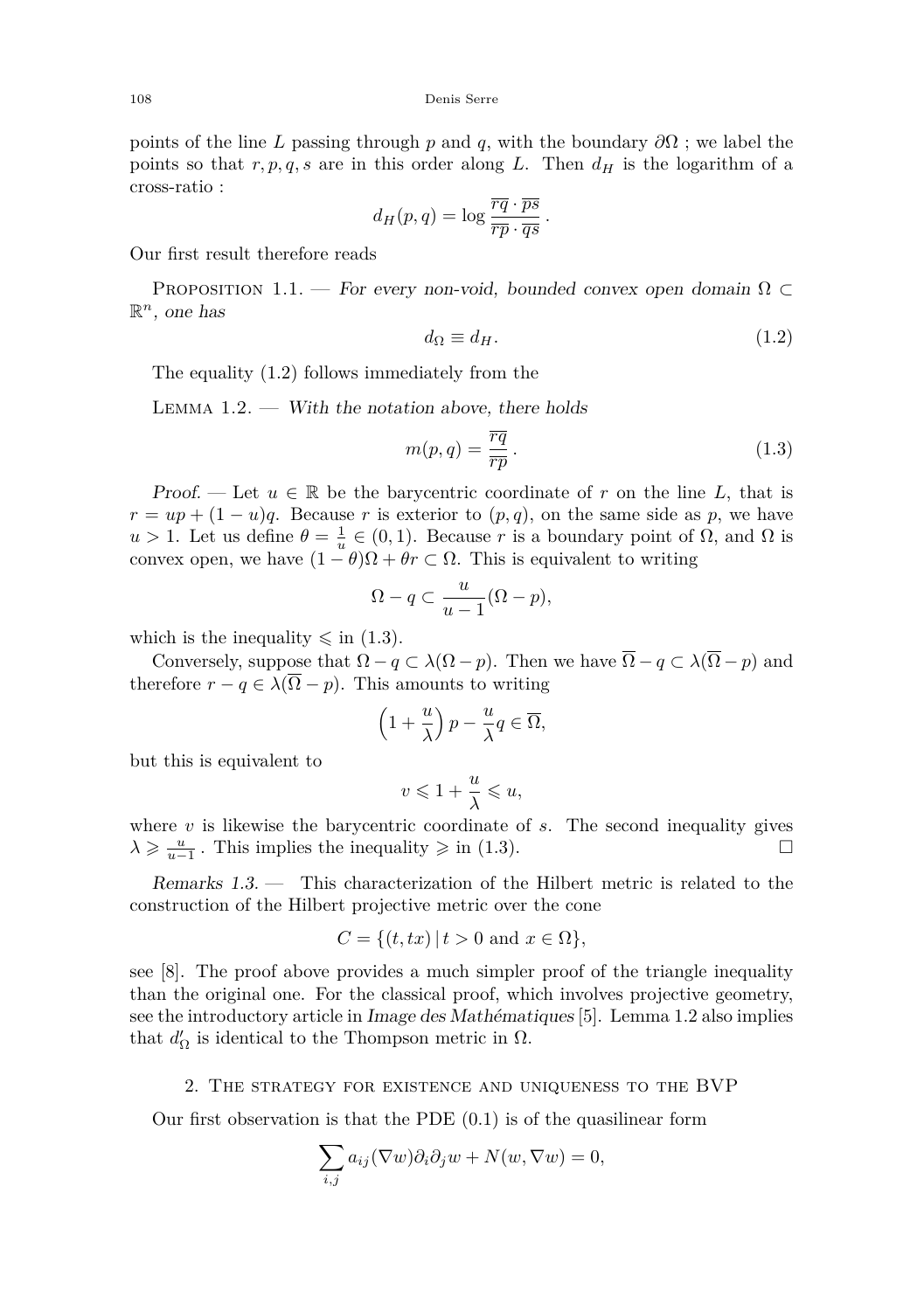where the principal part is elliptic,

$$
c(p)|\xi|^2 \leqslant \sum_{i,j} a_{ij}(p)\xi_i\xi_j \leqslant C(p)|\xi|^2, \qquad 0 < c(p) < C(p) < \infty.
$$

The coefficients  $a_{ij}$  involve the gradient of *w*, but not *w* itself. Finally the lower order term *N* is non-increasing in *w*. Therefore the PDE satisfies the maximum principle (MP).

The MP allows us to compare a sub-solution and a super-solution. A locally Lipschitz function  $u : \Omega \to (0, +\infty)$  is a sub-solution of  $(0.1)$  if it satisfies, in the distributional sense,

<span id="page-5-0"></span>
$$
\operatorname{div}(a(|\nabla u|)\nabla u) + \frac{F(|\nabla u|)}{u} \ge 0. \tag{2.1}
$$

It is a super-solution if it satisfies the opposite inequality  $\leq$  in [\(2.1\)](#page-5-0). If in addition *u* is continuous over  $\overline{\Omega}$ , we say that *u* is a super-solution of the BVP if it is a supersolution of  $(0.1)$ , and it satisfies  $u \geq 0$  on  $\partial\Omega$ . It is a sub-solution if it satisfies  $(2.1)$ , and  $u \leq 0$  over  $\partial\Omega$  (but then this means  $u \equiv 0$  on the boundary, because  $u > 0$  in the interior).

If *u* and *v* are a sub-solution and a super-solution respectively, of the BVP in some domain  $\Omega$ , then  $u \leq v$  in  $\Omega$ . In particular, if w is a solution in  $\Omega$ , then  $u \leq v \leq v$ . This immediately implies the uniqueness part of Theorem [0.1.](#page-3-3)

The method for existence is based on the one hand on a continuation argument, described in Section [5,](#page-11-0) and on the other hand on a priori estimates. The latter must be robust enough to allow us to pass to the limit in a sequence of solutions. To ensure the boundary condition, we shall use sub- and super-solution respectively to construct barrier functions  $w_{\pm} > 0$ , with  $w_{\pm} \equiv 0$  on the boundary. The fact that *w* is clamped between *w*<sup>−</sup> and *w*<sup>+</sup> implies the boundary condition. It also ensures that  $w$  is positive and bounded in  $\Omega$ . In order to pass to the limit in the PDE, we need a precompactness property of  $\nabla w$  in  $L^{\infty}_{loc}(\Omega)$ . This will be given by a  $\mathcal{C}_{loc}^{1,\beta}$ -regularity estimate for some  $\beta > 0$  and the Ascoli–Arzela theorem. The regularity is a well-known fact (see Gilbarg & Trudinger [\[2\]](#page-13-7)) whenever the operator

$$
L(p) = \sum_{i,j} a_{ij}(p) \partial_i \partial_j
$$

is uniformly elliptic. Since we have not assumed the latter property, it must come as a consequence of the fact that  $p = \nabla w$  takes its values in a compact subset of **R**<sup>*n*</sup>. In other words, we need an a priori estimate of  $\nabla w$  in  $L^{\infty}_{loc}(\Omega)$ .

We summarize below the tasks we are going to address:

- Construct a finite upper bound  $w_+$  of  $w$ , continuous up to the boundary, where it satisfies  $w_+ \equiv 0$ .
- Construct a lower bound *w*<sup>−</sup> *>* 0 of *w*, continuous up to the boundary, where it satisfies  $w_-\equiv 0$ .
- Find a Lipschitz estimate of  $w$  in  $\Omega$ . This estimate may and will deteriorate near the boundary, but it must be uniform on every compact subset of  $\Omega$ . This is where the Hilbert metric is at stake.
- Make all these estimates uniform with respect to some approximation.

Of course, the only tool at our disposal is the maximum principle.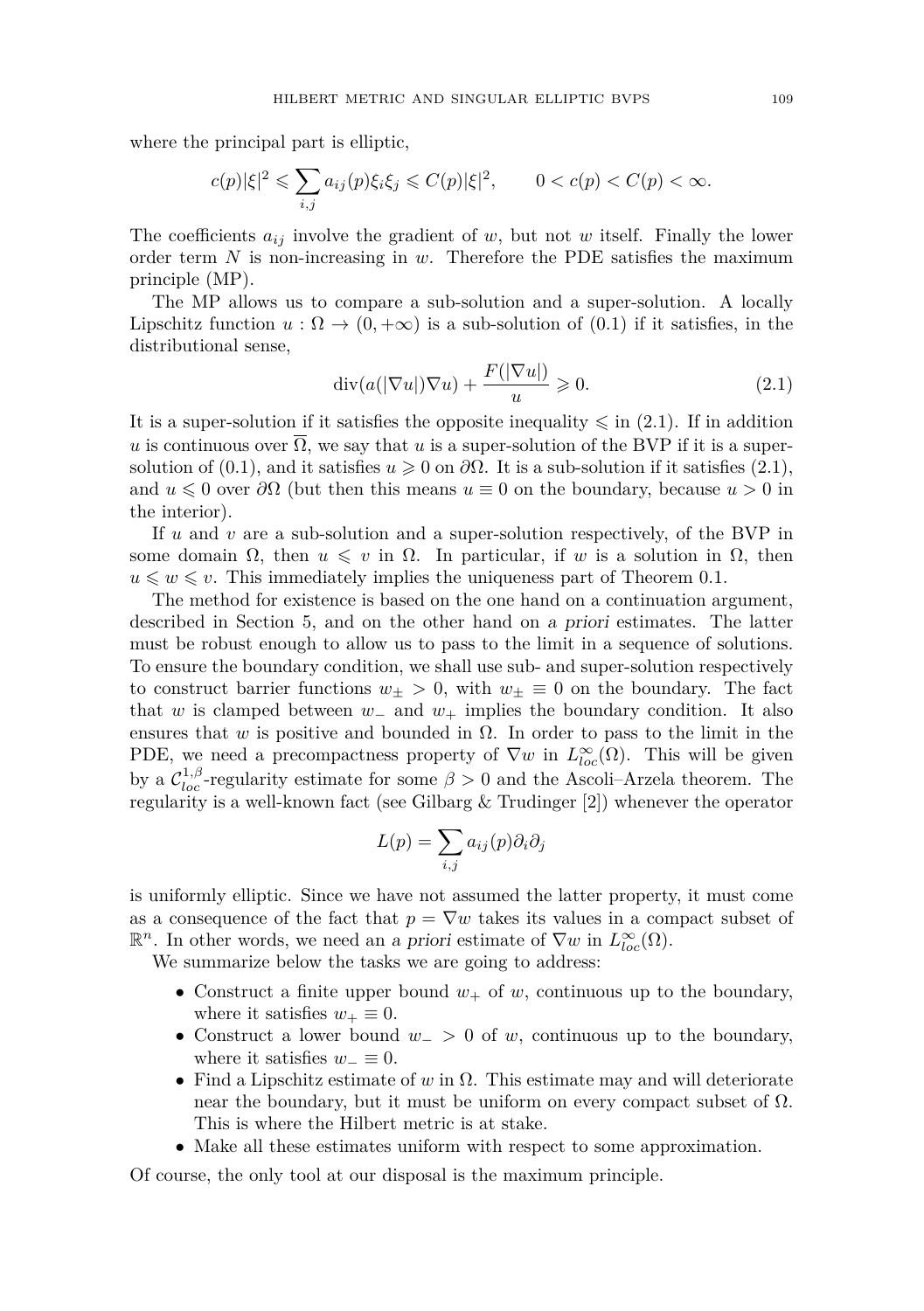#### 110 Denis Serre

#### 3. The barrier functions

We shall use repeatedly the fact that the PDE  $(0.1)$  is invariant under a scaling: if *z* is a solution in some domain  $\omega$ , then the function  $z^{\mu}(x) := \frac{1}{\mu}z(\mu x)$  is again a solution, in  $\frac{1}{\mu}\omega$ .

#### 3.1. **The upper barrier.** We write our convex domain as the intersection of slabs

$$
\Omega = \bigcap_{\nu \in S^{n-1}} \Pi_{\nu}, \qquad \Pi_{\nu} = \{ x \in \mathbb{R}^n \, | \, \alpha_{-}(\nu) < x \cdot \nu < \alpha_{+}(\nu) \},
$$

where we have of course  $\alpha_{\pm}(-\nu) = -\alpha_{\mp}(\nu)$ . Notice that  $\nu \mapsto \alpha_{\pm}$  is continuous.

Our upper bound will be given as the infimum of super-solutions. The building block is the solution of the BVP in the interval (0*,* 1) :

<span id="page-6-0"></span>LEMMA 3.1 (1-D case.). — When  $n = 1$  and the domain is  $(0, 1)$ , then the BVP admits a unique solution *W*.

We infer that the BVP in a slab  $\Pi_{\nu}$  admits a solution, namely

$$
W_{\nu}(x) = (\alpha_{+}(\nu) - \alpha_{-}(\nu))W\left(\frac{x \cdot \nu - \alpha_{-}(\nu)}{\alpha_{+}(\nu) - \alpha_{-}(\nu)}\right).
$$

Because  $\Omega \subset \Pi_{\nu}$  and  $W_{\nu}$  is non-negative, in particular along  $\partial \Omega$ , its restriction to  $\Omega$  is a super-solution of the BVP in  $\Omega$ . Therefore the expected solution *w* satisfies  $w \leqslant W_{\nu}$ . This yields to our upper bound,

$$
w(x) \leq w_{+}(x) = \inf_{\nu \in S^{n-1}} W_{\nu}(x).
$$

The continuity of  $\alpha_{\pm}$ , plus the uniform continuity of *W*, imply that  $w_+$  is continuous over  $\overline{\Omega}$ . We point out that, because every  $y \in \partial \Omega$  is a boundary point of some  $\Pi_{\nu}$ , *w*<sup>+</sup> vanishes on the boundary.

Proof. — We already know uniqueness. Using the reflexion  $x \leftrightarrow 1-x$ , we infer that *W* must be even:  $W(1-x) = W(x)$ . We anticipate that *W* is monotonous over  $(0, \frac{1}{2})$  and write the PDE, now an ODE as

$$
(b(W'))' + \frac{F(W')}{W} = 0, \qquad W(0) = W'(\frac{1}{2}) = 0.
$$

We recall that  $b' > 0$ , from ellipticity.

Let us define  $z = W' \circ W^{-1}$ . Using  $W' = z(W)$ , we transform the ODE into

$$
zb'(z)\frac{dz}{dW} + \frac{F(z)}{W} = 0.
$$

The latter ODE amounts to writing  $G(z) + \log W = \text{cst}$ , from which we obtain  $z = H(\log \frac{c}{W})$  for some integrating factor  $c \in \mathbb{R}$ .

Let us make temporarily the choice that  $c = 1$  and consider a maximal solution of the autonomous ODE  $W' = H(-\log W)$ . We have

$$
\frac{dW}{H(-\log W)} = dx.
$$

Because of [\(0.7\)](#page-3-1), we have

$$
\int_0 \frac{ds}{H(-\log s)} < \infty.
$$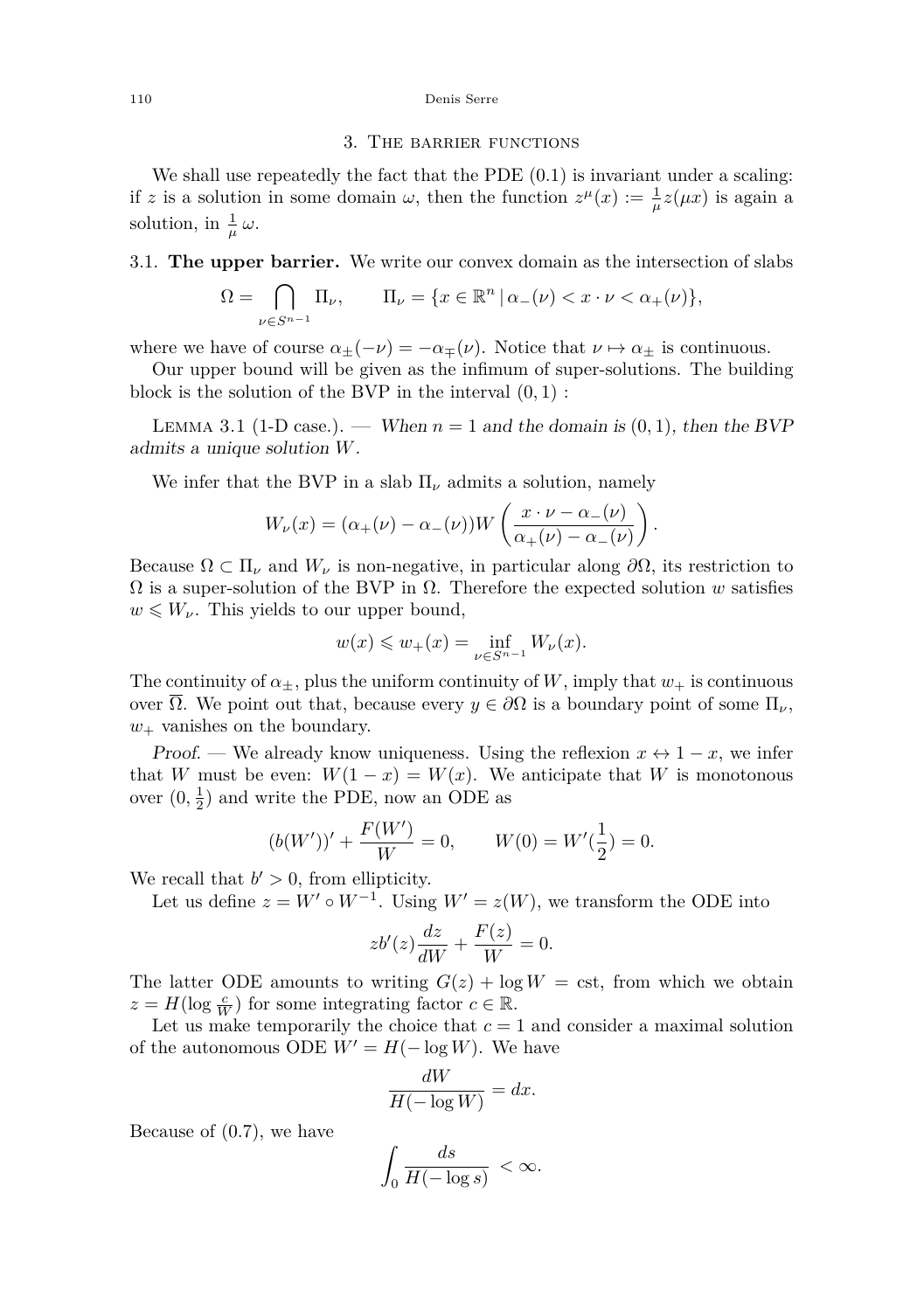Therefore there exists a unique solution  $W_0$  of the Cauchy problem

$$
W_0' = H(-\log W_0), \qquad W_0(0) = 0.
$$

This  $W_0$  is increasing. Since the integral

$$
\int_0^{\ } e^{-G(s)}\frac{b'(s)}{F(s)}\,ds
$$

is converging, we have

$$
\int^{e^{-G(0)}} \frac{ds}{H(-\log s)} < \infty
$$

and therefore  $W_0$  reaches the value  $e^{-G(0)}$  at some finite  $\bar{x} > 0$ . Then  $W'_0(\bar{x}) = 0$ . Extending  $W_0$  it by parity, we obtain a solution of the BVP in the interval  $(0, 2\bar{x})$ . Then

$$
W(t) = \frac{1}{2\bar{x}}W_0(2\bar{x}t)
$$

defines the solution of the BVP over  $(0, 1)$ .

3.2. **The lower barrier.** The construction of the lower barrier does not make use of the convexity. We begin with a building block:

LEMMA 3.2. — There exists an  $\epsilon > 0$  such that the function  $Z(x) = \frac{\epsilon}{2}(1 - |x|^2)$ be a sub-solution of the BVP in the unit ball  $B(0;1)$ .

Proof. — Since Z is positive in the ball, it suffices to check that  $Z$  satisfies [\(2.1\)](#page-5-0). This inequality writes

$$
\frac{1}{2}(\epsilon^2 - t^2)(b(t) + (n-1)a(t)) \le F(t), \qquad \forall t \in [0, \epsilon].
$$

Because *a* and *b* are non-negative, it is enough to have

$$
\frac{\epsilon^2}{2}(b(t) + (n-1)a(t)) \le F(t), \qquad \forall t \in [0, \epsilon].
$$

Let *A* and *B* be the upper bounds of *a* and *b* over [0, 1] respectively. If  $\epsilon < 1$ , it is enough to have

$$
\frac{\epsilon^2}{2}(B + (n-1)A) \leq \sup_{t \in [0,\epsilon]} F(t),
$$

which is obviously true for  $\epsilon > 0$  small enough.

By translation and scaling, we inherit a sub-solution of the BVP in any ball  $B(x_0; \rho)$ :

$$
Z_{x_0,\rho}(x) = \rho Z \left(\frac{x - x_0}{\rho}\right).
$$

If  $B(x_0; \rho)$  is contained in  $\Omega$ , then *w* is a super-solution for the BVP in this ball, and we infer  $w \ge Z_{x_0, \rho}$ . This leads us to our lower barrier function

$$
w_{-}(x) = \sup \{ Z_{x_0,\rho}(x) \, | \, B(x_0;\rho) \subset \Omega \}.
$$

Because every  $x \in \Omega$  is the center of some ball  $B \subset \Omega$ , we have  $w_$  > 0 in  $\Omega$ . On an other hand,  $w_$  is continuous over  $\overline{\Omega}$ . Because  $Z_{x_0,\rho}$  is non-positive over the boundary, the same is true for  $w_$ , which therefore vanishes identically over  $\partial\Omega$ .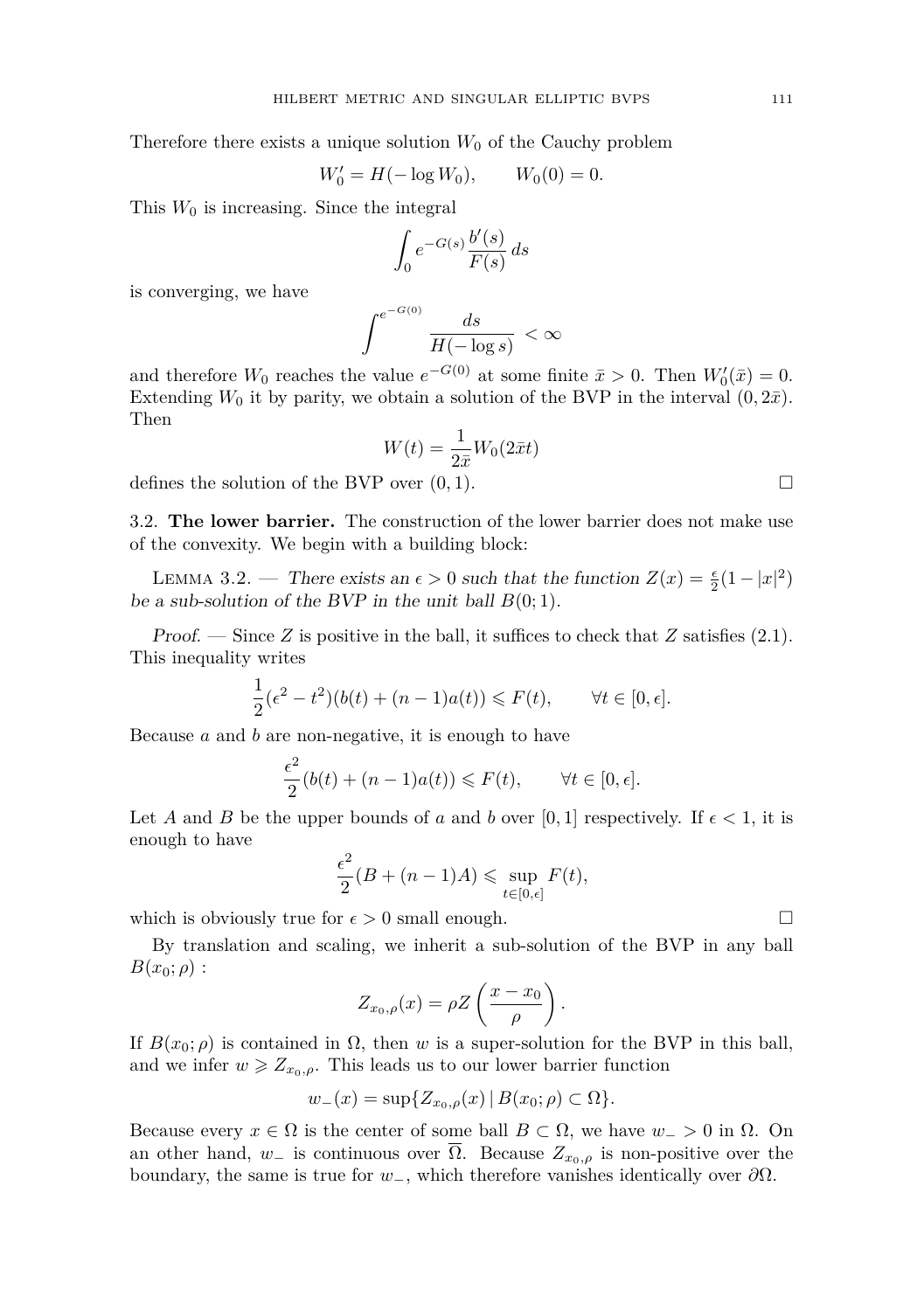#### 112 Denis Serre

#### 4. The Lipschitz estimate

The main ingredient is the

<span id="page-8-1"></span>LEMMA 4.1. — The solution of the BVP  $(0.1, 0.2, 0.3)$  in a bounded convex open domain  $\Omega$  satisfies, if it exists

<span id="page-8-0"></span>
$$
|\log w(q) - \log w(p)| \le \max\{\log m(p, q), \log m(q, p)\}, \qquad \forall p, q \in \Omega. \tag{4.1}
$$

Consequently, log *w* is Lipschitz with constant at most 1, with respect to the Hilbert metric.

Because the restriction of the Hilbert metric to a compact subset  $K \subset \Omega$  is equivalent to the Euclidian distance, we infer a Lipschitz estimate in the classical sense, away from the boundary. Because  $\min_K w_->0$  and  $w_+$  is bounded, this transfers into a local Lipchitz estimate of *w*:

COROLLARY 4.2. — For every compact subset  $K \subset \Omega$ , the restriction  $w|_K$  enjoys an a priori estimate in the Lipschitz semi-norm  $\sup_K |\nabla w|$ .

*Proof.* — Given  $p, q \in \Omega$ , the function

$$
x \mapsto m(p,q)w\left(\frac{x}{m(p,q)} + p\right)
$$

is the solution of the BVP in the domain  $m(p,q)(\Omega - p)$ . Since the latter contains  $\Omega - q$ , it is also a super-solution in the domain  $\Omega - q$ . It is therefore larger than or equal to the solution  $w(x + q)$  in the latter:

$$
w(x+q) \leq m(p,q)w\left(\frac{x}{m(p,q)}+p\right), \qquad \forall x \in \Omega - q.
$$

Setting  $x = 0$  in the inequality above, we derive

$$
w(q) \leqslant m(p,q)w(p).
$$

Exchanging the roles of *p* and *q*, we also have  $w(p) \leq m(q, p)w(q)$ , whence [\(4.1\)](#page-8-0).  $\Box$ 

4.1. **The best Lipschitz constant.** Lemma [4.1](#page-8-1) provides an upper bound for the Lipschitz constant of log *w* with respect to the Hilbert metric:

$$
c_{\Omega} := \sup_{x \neq y} \frac{|\log w(y) - \log w(x)|}{d_H(x, y)} \leq 1.
$$

We may wander whether this bound is accurate or not. Remark that if *O* is a boundary point and L is a ray emanating from O in  $\Omega$ , then the restriction of  $d_H$ to *L* is logarithmic, in the sense that if  $x, y \in L$  tend to *O*, then

$$
d_H(x,y) = |\log t_y + \log(T_L - t_x) - \log t_x - \log(T_L - t_y)| \sim |\log t_y - \log t_x|,
$$

where *t* is the affine coordinate along *L* with origin  $O$ , and  $T<sub>L</sub>$  is the coordinate or the other intersection point of *L* with *∂*Ω. If the solution *w* admits a Hölder singularity at a boundary point, of exponent  $\alpha \in (0, 1]$ , we deduce that  $c_{\Omega} \geq \alpha$ .

One remarquable application of this principle is the following proposition.

<span id="page-8-2"></span>PROPOSITION 4.3. — Let the origin be a boundary point of  $\partial\Omega$ , and denote C the tangent cone at 0. Suppose that the BVP in the cone  $\mathcal C$  admits a super-solution of the form  $V_{+}(x) = |x|v_{+}\left(\frac{x}{|x|}\right)$ , which vanishes at the boundary. Then the BVP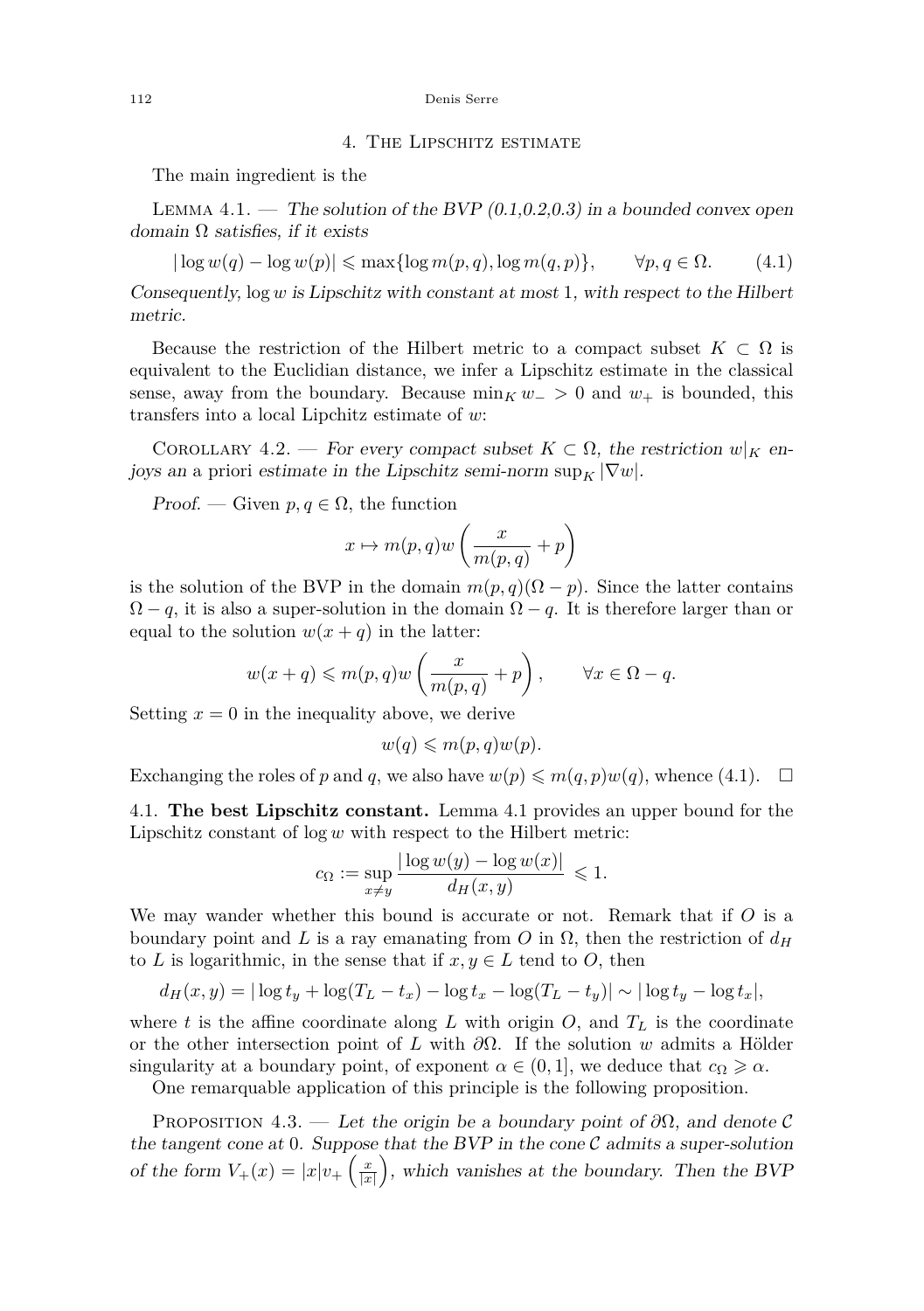is solvable in the cone C, with a solution  $V(x) = |x|v\left(\frac{x}{|x|}\right)$ , and the solution in  $\Omega$ is asymptotic to *V* as  $x \to 0$ . In particular,

 $c_{\Omega} = 1$ .

We warn the reader that the super-solution  $V_+$  does not exist if  $\partial\Omega$  is smooth at the boundary. The proposition produces a homogeneous solution whenever the cone C is contained in a circular cone of aperture  $\langle \frac{\pi}{2}, \frac{\pi}{2} \rangle$ 

The fact that *V* is homogeneous of degree one is a consequence of the scaling invariance of both  $\mathcal C$  (the conical property) and the PDE, and the expected uniqueness.

Proof. — Let *w* be the solution of the BVP in  $\Omega$ , and recall that for every  $\mu > 0$ , the function

$$
w^{\mu}(x) := \frac{1}{\mu}w(\mu x)
$$

is the solution of the BVP in the domain  $\frac{1}{\mu}\Omega$ . Let us list a few properties of the sequence  $(w^{\mu})_{\mu>0}$  :

- For  $\epsilon < \eta$ , one has the lower bound (maximum principle)  $w^{\epsilon} \geq w^{\eta}$  in  $\frac{1}{\eta} \Omega$ . This because  $\frac{1}{\eta} \Omega \subset \frac{1}{\epsilon} \Omega$ .
- For  $\epsilon < \eta$ , one has the Lipschitz estimate

$$
|\log w^\epsilon(x)-\log w^\epsilon(y)|\leqslant d_H^\epsilon(x,y)\leqslant d_H^\eta(x,y),\qquad \forall x,y\in \frac{1}{\eta}\Omega,
$$

where we have denoted  $d_H^{\eta}$  the Hilbert distance in  $\frac{1}{\eta}\Omega$ .

• By the maximum principle,  $w^{\mu} \leq V_+$  for every  $\mu > 0$ .

The Lipschitz estimate ensures that the PDE remains uniformly elliptic in every compact subdomain of the cone  $\mathcal{C}$ . Therefore the theory of elliptic regularity applies: every derivative  $D^{\beta}w^{\mu}$  remains bounded as  $\mu \to 0^{+}$ , on every compact subdomain of C. The (monotonic) limit  $V = \lim w_\mu$  exists because of the bound  $V_+$ , and is again a solution of the PDE. In addition, it satisfies  $V^{\mu} = V$ , which means that it is homogeneous of degree one. Because of the upper bound  $V \leq V +$ , we know that *V* vanishes along the boundary, and is therefore a solution to the BVP in C.

Let us know select two points *x, y* on the same ray *L*, close to the origin. The asymptotics above gives  $|\log w(y) - \log w(x)| \sim |\log |y| - \log |x|| \sim d_H(x, y)$ . This implies  $c_{\Omega} \geq 1$ . With Lemma [4.1,](#page-8-1) we conclude that  $c_{\Omega} = 1$ .

Another interesting situation is that of the equation

$$
\Delta w + \frac{1}{w} = 0.
$$

When  $n = 1$ , and therefore the domain is  $I = (0, \ell)$ , the ODE can be integrated by hand and we find  $u(x) \sim C_{\ell} x \sqrt{-2 \log x}$ . This quasi-Lipschitz behaviour at the boundary implies  $c_I \geq 1$ , and therefore  $c_I = 1$ .

The situation is significantly better for our fundamental example :

PROPOSITION 4.4. — Consider the BVP for the equation [\(0.6\)](#page-2-0). When  $\Omega$  is a disk (hence  $n = 2$ ), we have  $c_{\Omega} = \frac{1}{2}$ .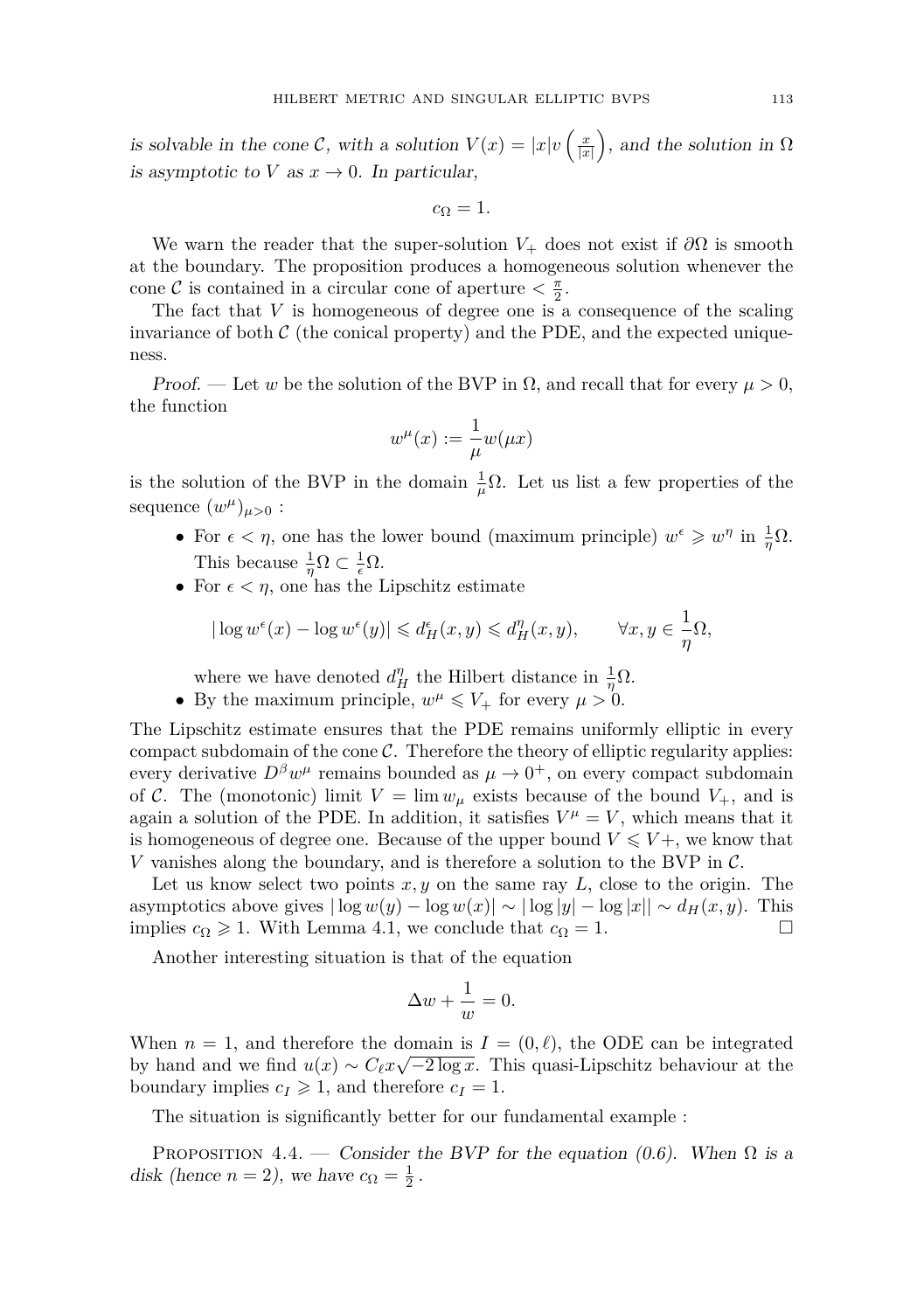114 Denis Serre

Proof. — By scaling, we may work in  $D = D(0, 1)$ . Then

$$
w(x) = \sqrt{\frac{1 - |x|^2}{2}},
$$

a rare case where the solution is known in close form. In particular, the Hölder singularity of exponent  $\frac{1}{2}$  implies  $c_{\Omega} \geqslant \frac{1}{2}$ . On the other hand  $d_H$  is given by

$$
d_H(x,y) = 2\log\left(1 - x \cdot y + \sqrt{|y-x|^2 - |x \wedge y|^2}\right) - \log(1 - |x|^2)(1 - |y|^2).
$$

Let us prove the converse inequality  $c_{\Omega} \leq \frac{1}{2}$ . The inequality  $|\log w(x) - \log w(y)| \leq$  $\frac{1}{2}d_H(x,y)$  to prove is equivalent to

$$
1 - |x|^2 \leq 1 - x \cdot y + \sqrt{|y - x|^2 - |x \wedge y|^2}.
$$

It is implied by

$$
(x \cdot (y - x))^2 + |x \wedge y|^2 \le |y - x|^2,
$$

which is true because the left-hand side equals  $(x \cdot (y-x))^2 + |x \wedge (y-x)|^2 =$  $|x|^2|y-x|^2$ , and on the other hand  $|x|<1$ .

We now show that the assumption made in Proposition [4.3](#page-8-2) is always met in our fundamental example. The cone C is a sector  $S_\alpha$  of aperture  $\alpha \in (0, \pi)$ .

PROPOSITION 4.5. — The BVP for the fundamental example  $(0.6)$  is solvable in any planar sector  $S_\alpha$ .

COROLLARY 4.6. — Let  $\Omega$  be a planar open convex domain. Let us restrict to the equation [\(0.6\)](#page-2-0). If *∂*Ω has a kink (a point at which *∂*Ω has more than one tangent), then

$$
c_{\Omega}=1.
$$

Proof. — Let us work in polar coordinates. The sector is

$$
S_{\alpha} := \{ re^{i\theta} \mid \theta \in (0, \alpha) \}.
$$

The self-similar solution is written  $w_{\alpha}(x) = rA(\theta)$ . The boundary condition is  $A(0) = A(\alpha) = 0.$ 

With  $\nabla w_{\alpha} = A \vec{e}_r + A' \vec{e}_{\theta}$ , the ODE satisfied by  $\theta \mapsto A(\theta)$  is

$$
\frac{A}{\sqrt{1+A^2+A'^2}} + \left(\frac{A'}{\sqrt{1+A^2+A'^2}}\right)' + \frac{2}{A\sqrt{1+A^2+A'^2}} = 0,
$$

that is

<span id="page-10-0"></span>
$$
A(1 + A2)(A'' + A) + 2(1 + A2 + A'2) = 0.
$$
 (4.2)

The solutions of [\(4.2\)](#page-10-0) may not be constant. This equation can indeed be integrated once, into

<span id="page-10-1"></span>
$$
A4(1 + A2 + A'2) = C(1 + A2)2,
$$
\n(4.3)

for some positive constant *C*. This autonomous ODE has the form  $A'^2 = F_C(A)$ where  $F_C$  is positive over  $(0, A^*)$  with

$$
A^* = \sqrt{\frac{1}{2} \left( C + \sqrt{C^2 + 4C} \right)}.
$$

The Cauchy problem

$$
A' = \sqrt{F_C(A)}, \qquad A(0) = 0
$$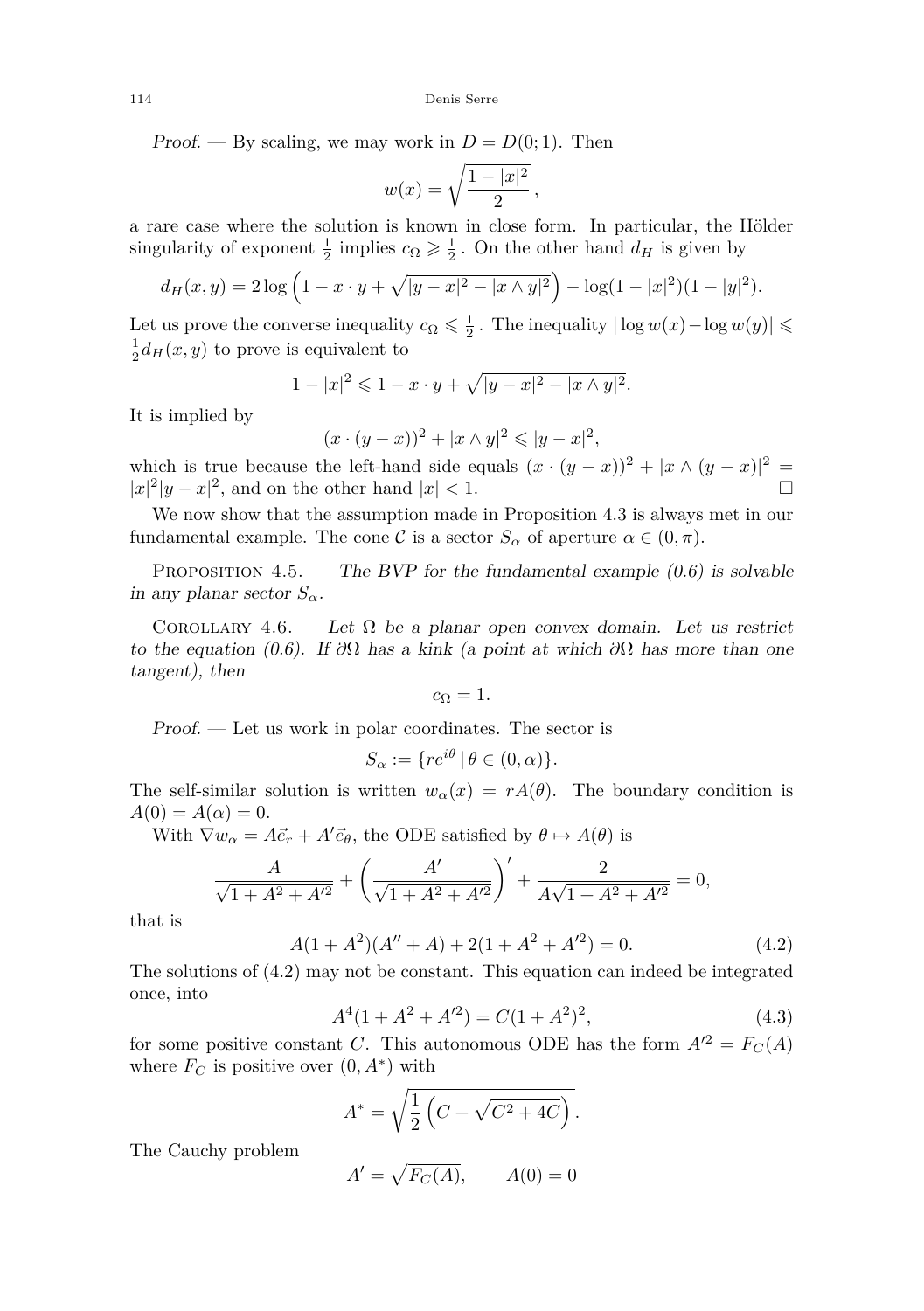admits a unique maximal solution  $A_C$  on an interval  $[0, \ell]$ , with

$$
\ell = \int_0^{A^*} \frac{dA}{\sqrt{F_C(A)}},
$$

and we have  $A'_{\mathcal{C}}(\ell) = 0$ . The maximum principle tells us that at fixed x, the map  $C \mapsto A_C(x)$  is increasing. In particular,  $C \mapsto \ell$  is increasing; obviously, it is also continuous.

Let us compute the limits  $\ell(0)$  and  $\ell(+\infty)$ . We have

$$
\ell = \int_0^{A^*} \frac{A^2 dA}{\sqrt{(1+A^2)(A^{*2}-A^2)(CA^{*-2}+A^2)}} = A^{*3} \int_0^1 \frac{s^2 ds}{\sqrt{(1+A^{*2}s^2)(1-s^2)(C+A^{*4}s^2)}}.
$$

When  $C \to 0^+$ , one has  $A^{*2} \sim \sqrt{ }$ *C* and therefore

$$
\ell \sim C^{1/4} \int_0^1 \frac{s^2 ds}{\sqrt{1 - s^4}} \to 0,
$$

whence  $\ell(0) = 0$ . When instead  $C \rightarrow +\infty$ , we have  $A^{*2} \sim C$  and

$$
\ell = \int_0^1 \frac{s^2 ds}{\sqrt{(s^2 + A^{*-2})(1 - s^2)(s^2 + CA^{*-4})}} \to \int_0^1 \frac{ds}{\sqrt{1 - s^2}} = \frac{\pi}{2}
$$

Extending  $A_C$  by parity, we obtain a solution  $A_C$  of [\(4.3\)](#page-10-1) vanishing at 0 and 2 $\ell$ , where  $2\ell$  ranges from 0 to  $\pi$  when  $C \in (0, +\infty)$ . Therefore, there exists a unique *C* for which  $2\ell = \alpha$ . Then  $w_{\alpha} = rA_C(\theta)$  is the announced solution.

#### 5. Existence proof

<span id="page-11-0"></span>So far, we have proved that if the solution *w* of the BVP in  $\Omega$  exists, then it enjoys a finite upper bound *w*+, a positive lower bound *w*−, and a Lipschitz estimate over every compact subdomain  $K \subset \Omega$ . This ensures that the linear operator  $\sum_{i,j} a_{ij} (\nabla w) \partial_i \partial_j$  is uniformly elliptic on relatively compact subdomains. From regularity theory [\[2\]](#page-13-7), we deduce locally uniform estimates of derivatives  $\partial^{\beta}w$ of every order.

Our existence proof deals first with a modified problem, from which the singularity at the boundary has been removed, and the a priori uniform ellipticity has been restored.

5.1. **Relaxation of the boundary condition.** Let  $\epsilon > 0$  be given, we consider the BVP formed by the PDE [\(0.1\)](#page-1-0), together with the boundary condition

<span id="page-11-1"></span>
$$
w = \epsilon \qquad \text{over } \partial \Omega. \tag{5.1}
$$

Because of the maximum principle, the solution  $w_{\epsilon}$  must be unique and satisfy  $w_{\epsilon} > \epsilon$  in  $\Omega$ . We may therefore replace the singularity  $\frac{1}{w}$  in [\(0.1\)](#page-1-0) by a smooth positive, decreasing function  $g_{\epsilon}(w)$  which coincides with  $\frac{1}{w}$  over  $(\epsilon, +\infty)$ .

An upper barrier  $w_{+, \epsilon}$  can be constructed by the following procedure. For every slab  $\Pi_{\nu}$  containing  $\Omega$ , we consider the function

$$
z_{\epsilon,\nu}(x) = \lambda W\left(\frac{x \cdot \nu - \alpha}{\lambda}\right)
$$

*.*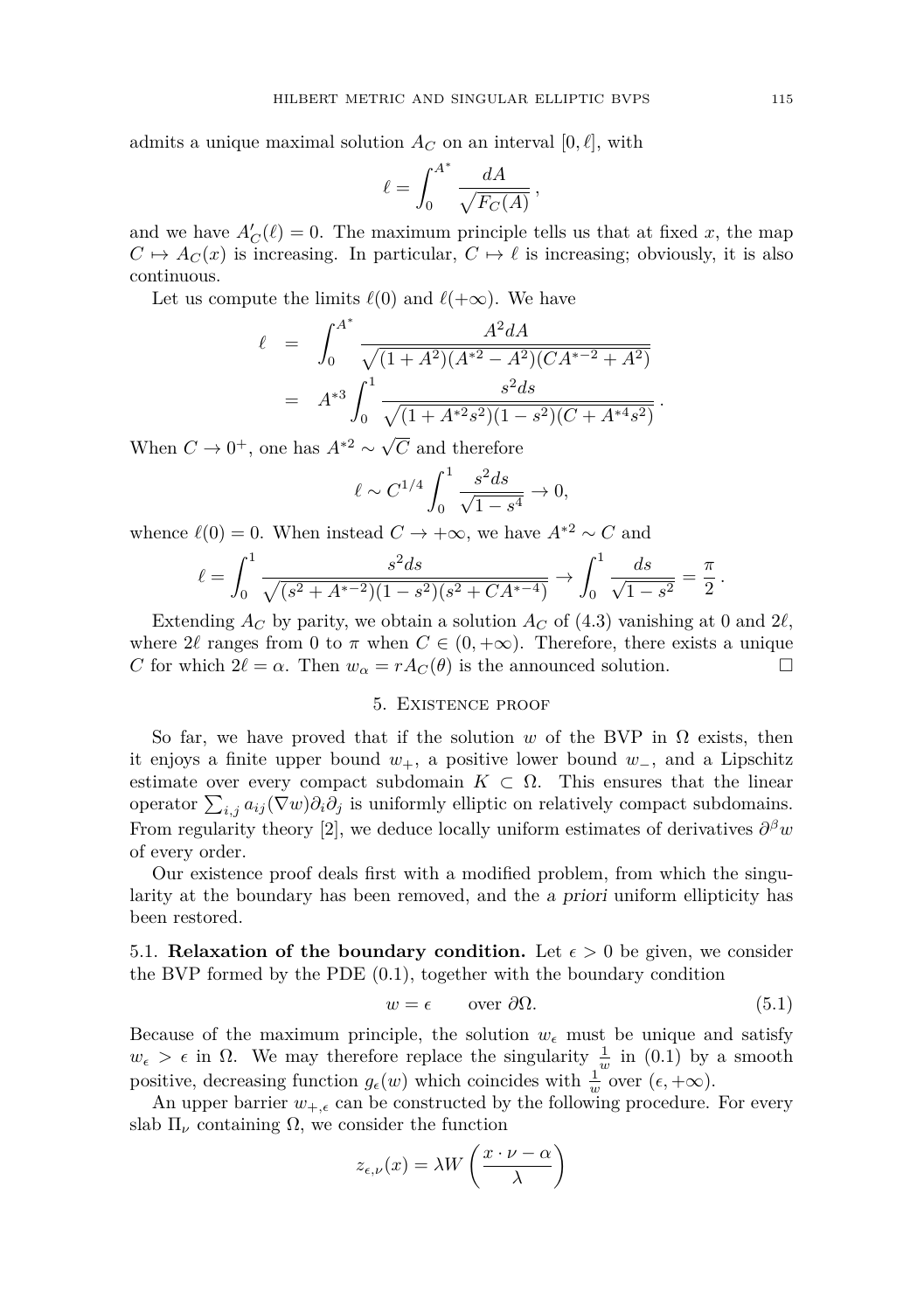with the same *W* as provided by Lemma [3.1.](#page-6-0) The parameters are chosen so that  $z \equiv \epsilon$  on the boundary of the slab:

$$
\lambda = \frac{\alpha_+(\nu) - \alpha_-(\nu)}{1 - 2s}, \quad \alpha = \frac{1 - s}{1 - 2s} \alpha_-(\nu) - \frac{s}{1 - 2s} \alpha_+(\nu), \quad s = s(\epsilon) := W^{-1}(\epsilon).
$$

Because  $z_{\epsilon,\nu}$  is a solution in  $\Pi_{\nu}$ , it is a super-solution in  $\Omega$ . Therefore our upper barrier is

$$
w_{+,\epsilon} = \inf_{\nu \in S^{n-1}} z_{\epsilon,\nu}.
$$

We point out that  $|\nabla z_{\epsilon,\nu}| \leqslant W'(s(\epsilon))$ . This implies the same bound for  $w_{+,\epsilon}$ .

Let now  $\bar{a}$  be a smooth numerical function that coincides with *a* over  $[0, W'(s(\epsilon))]$ , such that  $r \mapsto r\bar{a}(r)$  is increasing and  $\bar{a}$  is constant over  $[1 + W'(s(\epsilon)), +\infty)$ . Let  $\sigma \in [0,1]$  be a parameter. Then the functions  $z_{\epsilon,\nu}$  is a super-solution of the modified, uniformly elliptic PDE

<span id="page-12-0"></span>
$$
\operatorname{div}(\bar{a}(|\nabla w|)\nabla w) + \sigma g_{\epsilon}(w)F(|\nabla w|) = 0.
$$
\n(5.2)

We point out that  $z_{\epsilon,\nu}$  is actually a solution when  $\sigma = 1$ . The BVP [\(5.2](#page-12-0)[,5.1\)](#page-11-1) admits therefore the upper barrier function  $w_{+,\epsilon}$ . Because a solution satisfies  $\epsilon \leqslant w \leqslant w_{+,\epsilon}$ , and since  $w_{+,\epsilon} = \epsilon$  on the boundary, one infers that  $w|_{\partial\Omega} = \epsilon$  and the normal derivative  $\partial_{\nu}w$  is bounded by that of  $w_{+,\epsilon}$ , that is by  $W'(s(\epsilon))$ . Then, because a PDE of the form above enjoys a maximum principle for derivatives, we find that for any solution of  $(5.2,5.1)$  $(5.2,5.1)$ , one has  $|\nabla w| \leq W'(s(\epsilon)).$ 

All this, together with Theorem 11.3 of [\[2\]](#page-13-7), shows that the map *T*, defined by  $w \mapsto z = Tw$  if

$$
\operatorname{div}(\bar{a}(|\nabla w|)\nabla z) + \sigma g_{\epsilon}(w)F(|\nabla w|) = 0, \qquad z|_{\partial\Omega} = \epsilon
$$

admits a fixed point  $w_{\epsilon}$  in  $C^{1,\beta}(\overline{\Omega})$ , which is a classical solution of [\(5.2](#page-12-0)[,5.1\)](#page-11-1). It satisfies the expected bounds

$$
\epsilon \leqslant w_{\epsilon} \leqslant w_{+,\epsilon}.\tag{5.3}
$$

These bounds ensure that  $w_{\epsilon}$  is actually a solution of [\(0.1,](#page-1-0)[5.1\)](#page-11-1). We point out that  $w_{\epsilon}$  is unique.

5.2. **Passage to the limit.** We now prove that the  $w_{\epsilon}$ 's satisfy uniform estimates. On the one hand, the same rescaling as before can be used: if  $p, q \in \Omega$ , and if  $\Omega - q \subset \lambda(\Omega - p)$ , then

$$
x\mapsto \lambda w_\epsilon\left(\frac{x}{\lambda}+p\right)
$$

solves [\(5.2\)](#page-12-0) in  $\Omega - q$ , and is  $\geq \lambda \epsilon \geq \epsilon$  over  $\partial(\Omega - q)$ . By the MP, we deduce

$$
w_{\epsilon}(x+q) \leq \lambda w_{\epsilon} \left(\frac{x}{\lambda} + p\right).
$$

Setting  $x = 0$  in the inequality above, we obtain

$$
w_{\epsilon}(q) \leq \lambda w_{\epsilon}(p).
$$

This shows that  $\log w_{\epsilon}$  is Lipschitz with respect to the Hilbert metric, with Lipschitz constant  $\leq 1$ . This implies a Lipschitz estimate in the usual sense, over every compact subdomain.

On the other hand, the same lower barrier *w*<sup>−</sup> applies to the modified BVP, and the upper barrier  $w_{+,\epsilon}$  converges uniformly towards  $w_+$  as  $\epsilon \to 0^+$ . By regularity